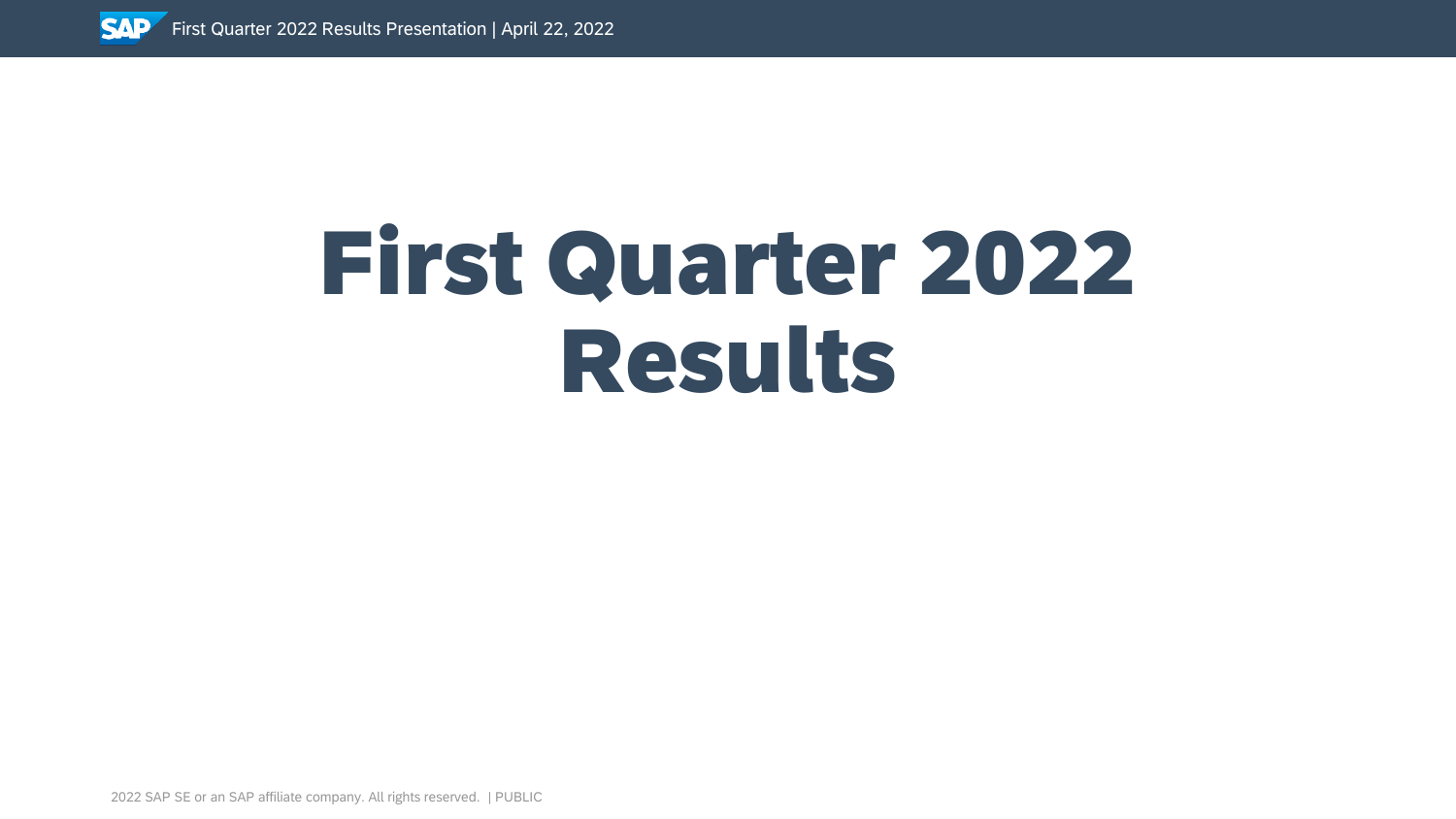# Safe Harbor Statement



During this presentation we will make forward-looking statements which are predictions, projections, or other statements about future events. These statements are based on current expectations, forecasts, and assumptions that are subject to risks and uncertainties that could cause actual results and outcomes to materially differ. Additional information regarding these risks and uncertainties may be found in our filings with the Securities and Exchange Commission, including but not limited to the risk factors section of SAP's 2021 Annual Report on Form 20-F.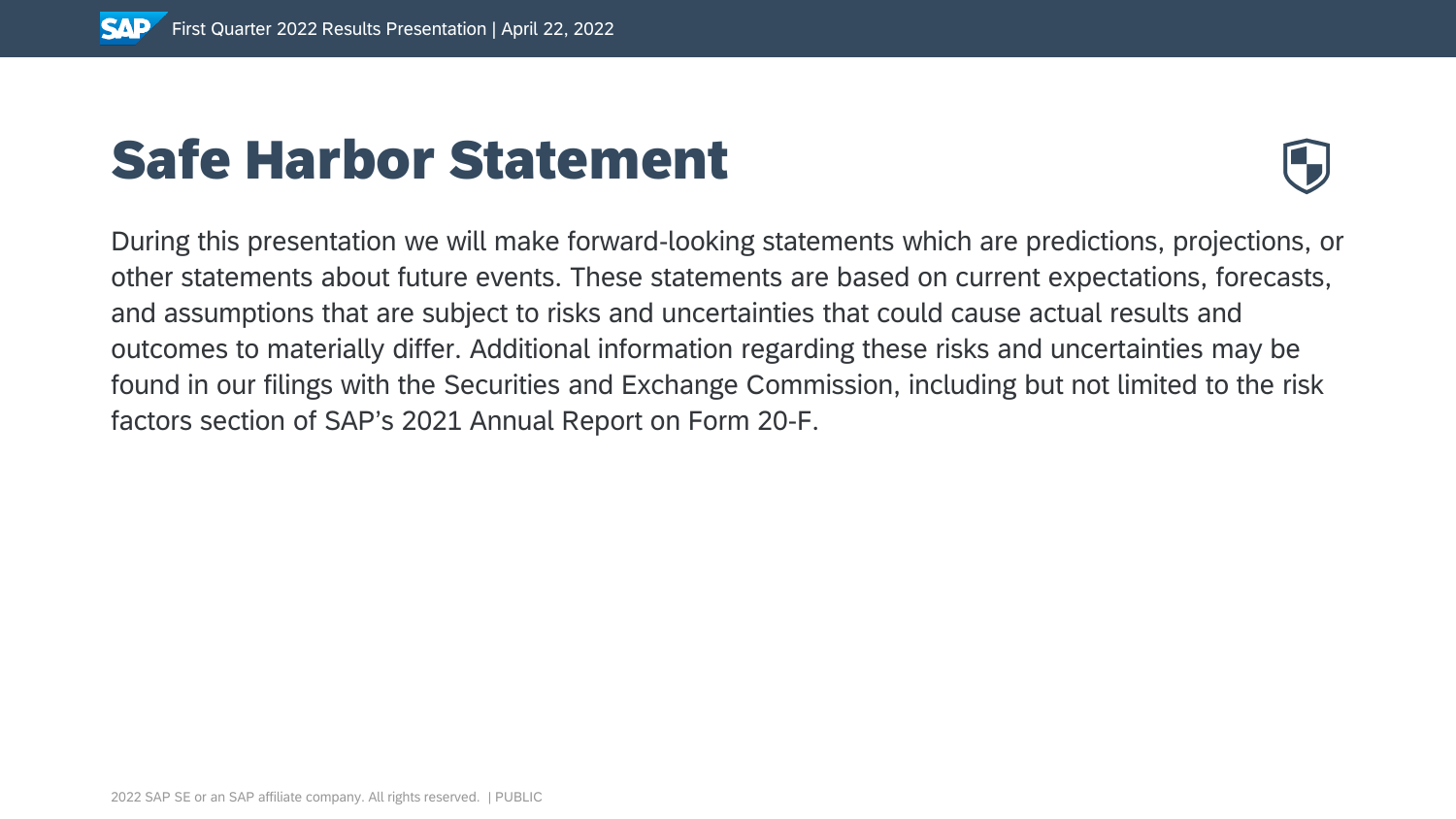### SAP Q1 2022 Financial Results

in € millions, unless otherwise stated

| Total revenue                       | Cloud & Software<br>revenue                     | Cloud revenue                      | S/4HANA cloud revenue                                  |
|-------------------------------------|-------------------------------------------------|------------------------------------|--------------------------------------------------------|
| 7,077<br>$\triangle$ +11% (+7% @cc) | 6,060<br>▲ +12% (+7% @cc)                       | 2,820<br>+31% (+25% @cc)           | 404<br>$\triangle$ +78% (+71% @cc)                     |
| Share of more predictable revenue   |                                                 | Current cloud backlog              | S/4HANA current cloud backlog                          |
| 81%<br>$\triangle$ +3pp             |                                                 | 9,731<br>▲ +28% (+23% @cc)         | 1,925<br>$\triangle$ +86% (+79% @cc)                   |
| Gross profit<br>(Gross margin in %) | Cloud gross profit<br>(Cloud gross margin in %) | Operating profit                   | Earnings per Share<br>$(in \in)$                       |
| <b>IFRS</b>                         | <b>IFRS</b>                                     | <b>IFRS</b>                        | <b>IFRS</b> basic                                      |
| 4,979 (70.3%)                       | $1,922$ (68.2%)                                 | 1,053                              | 0.63                                                   |
| $\triangle$ +12%                    | $\triangle$ +33%                                | $\triangle$ +10%                   | $\blacktriangledown$ -29%                              |
| Non-IFRS                            | Non-IFRS                                        | Non-IFRS                           | Non-IFRS basic<br>diluted                              |
| $5,095$ (72.0%)                     | $1,974$ (70.0%)                                 | 1,677                              | 0.63<br>1.00                                           |
| $\triangle$ +11% (+7% @cc)          | +32% (+26% @cc)                                 | $\blacktriangledown$ -4% (-7% @cc) | $\blacktriangledown$ -28%<br>$\blacktriangledown$ -29% |

Financial Highlights Regional Performance Gross Margin Development Tax Rate, EPS & Cash Flow Outlook and Ambition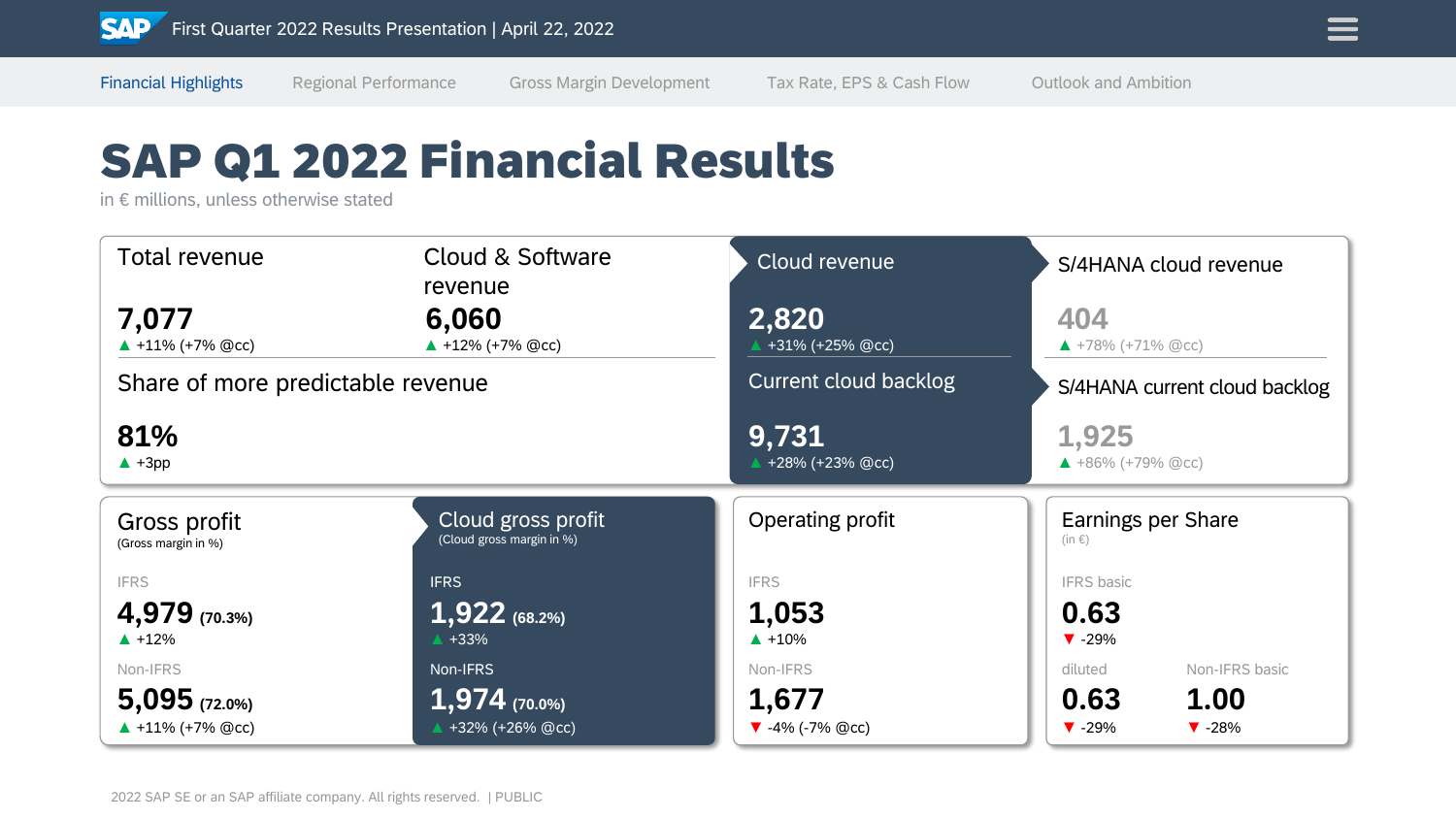Financial Highlights Regional Performance Gross Margin Development Tax Rate, EPS & Cash Flow Outlook and Ambition

### Excellent cloud revenue performance across all regions



Revenues calculated based on customer location; All numbers are Non-IFRS unless otherwise stated; Individual country highlights are based on Non-IFRS at constant currencies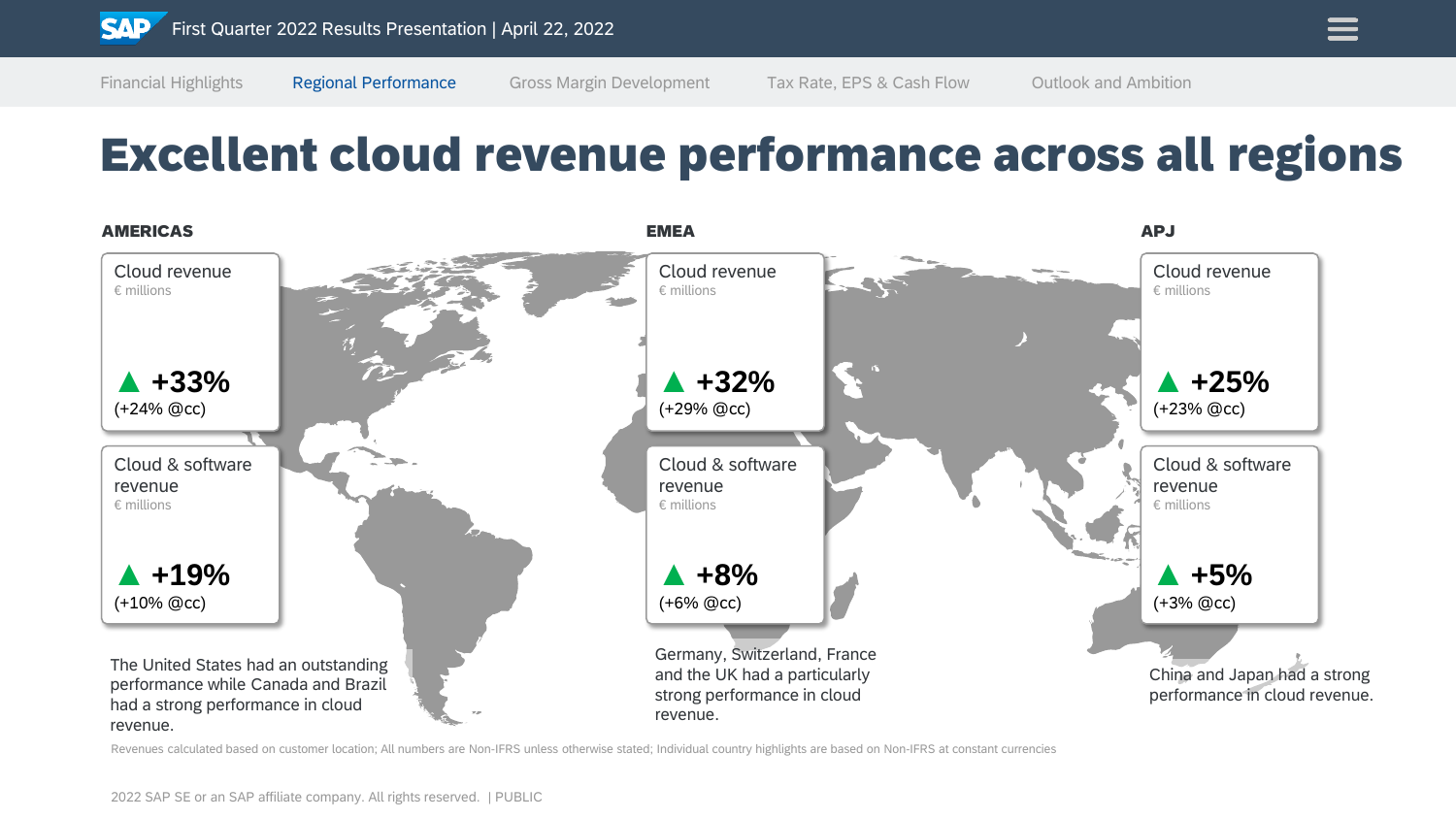### Gross Margin Development

in € millions, unless otherwise stated

|                                      | <b>Revenue</b> | <b>Gross Margin %</b> (Gross profit) |                   |                  |                   |                   |
|--------------------------------------|----------------|--------------------------------------|-------------------|------------------|-------------------|-------------------|
| Non-IFRS                             | Q1/22          | $\Delta$ in %                        | $\Delta$ in % @cc | Q1/22            | $\Delta$ in %     | $\Delta$ in % @cc |
| <b>Cloud</b>                         | 2,820          | 31                                   | 25                | 70.0<br>(1,974)  | $0.5$ pp          | $0.5$ pp          |
| SaaS/PaaS                            | 2,585          | 34                                   | 28                | 73.9<br>(1,909)  | 0.3 <sub>pp</sub> | $0.2$ pp          |
| SaaS/PaaS - Intelligent Spend        | 808            | 23                                   | 16                | 80.7<br>(653)    | 2.4 <sub>pp</sub> | $2.2$ pp          |
| SaaS/PaaS - Other                    | 1,776          | 40                                   | 34                | 70.7<br>(1, 257) | $-0.3$ pp         | $-0.4$ pp         |
| laaS                                 | 235            | 10                                   | 5                 | 27.6<br>(65)     | $-5.7$ pp         | $-3.8pp$          |
| <b>Software licenses and support</b> | 3,240          | $-1$                                 | $-4$              | 87.5<br>(2,836)  | 1.2 <sub>pp</sub> | 1.2 <sub>pp</sub> |
| <b>Cloud and software</b>            | 6,060          | 12                                   | $\overline{7}$    | 79.4<br>(4, 810) | $-0.3$ pp         | $-0.3$ pp         |
| <b>Services</b>                      | 1,017          | 11                                   | $\overline{7}$    | 28.0<br>(285)    | $-0.6$ pp         | $-0.8$ pp         |
| <b>Total</b>                         | 7,077          | 11                                   | $\overline{7}$    | 72.0<br>(5,095)  | $-0.3$ pp         | $-0.3$ pp         |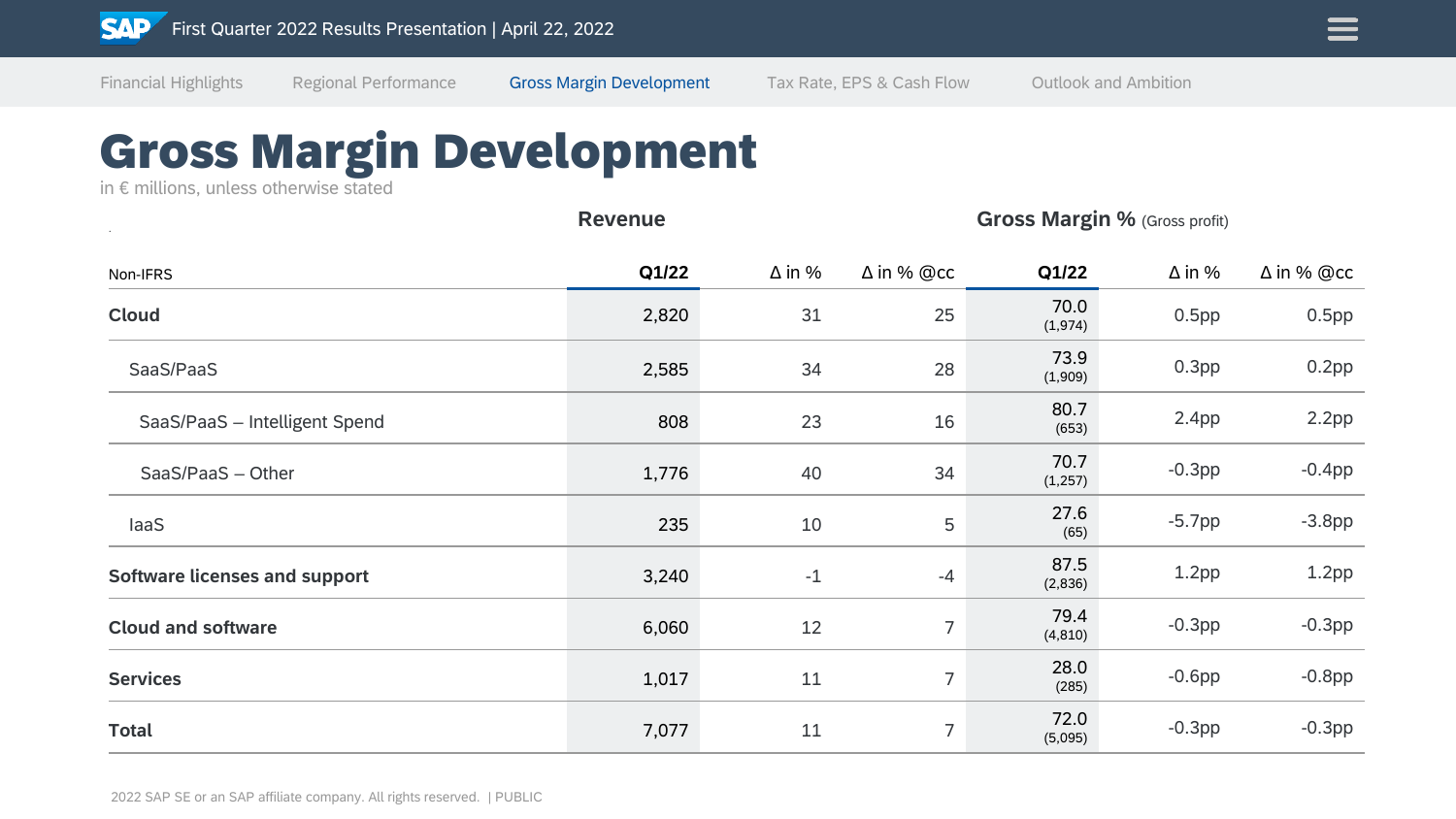

Financial Highlights Regional Performance Gross Margin Development Tax Rate, EPS & Cash Flow Outlook and Ambition

### Tax rate, EPS & Cash flow



The increase of the effective tax rate outlook mainly reflects an updated projection of the 2022 financial income contribution of Sapphire Ventures in light of current market conditions.



Year over year decline of earnings per share reflects a contribution to financial income by Sapphire Ventures that was more than €300 million lower than over the same period last year.



Free cash flow was down 24% to €2.16 billion, mainly attributable to the development of profitability in the quarter and impacts from working capital due to SAP's continuous move to the cloud, and lower software licenses sales in the fourth quarter 2021.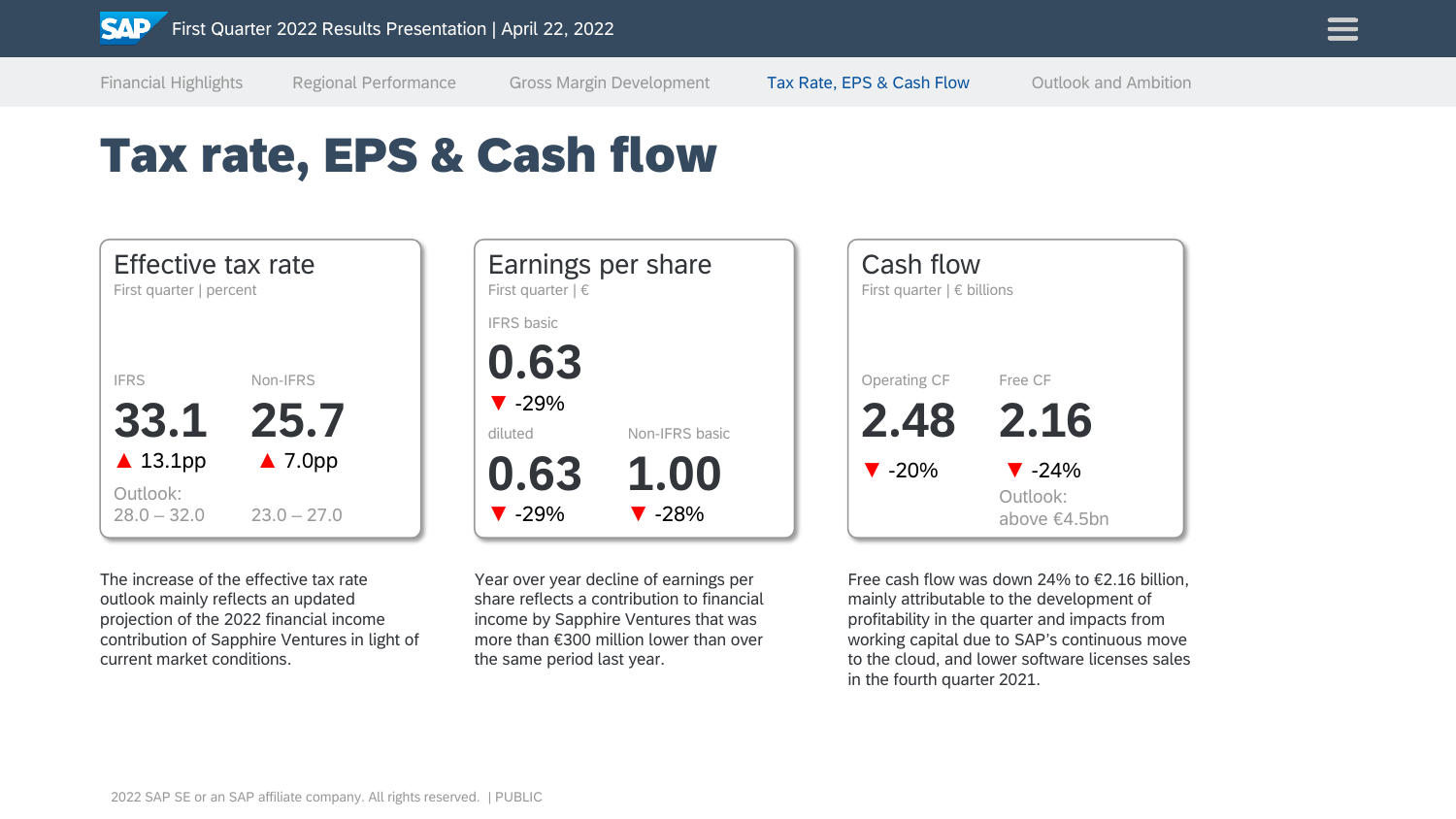

Business Outlook 2022

in € billions, unless otherwise stated

#### FY 2022 Guidance

#### FY 2022 Non-Financial **Outlook**

| Cloud<br>revenue                     | Cloud &<br>Software revenue          | Operating<br>profit                         | Employee engagement<br>in $\%$                     |
|--------------------------------------|--------------------------------------|---------------------------------------------|----------------------------------------------------|
| @cc<br>$11.55 - 11.85$               | @cc<br>$25.0 - 25.5$                 | Non-IFRS @cc<br>$7.8 - 8.25$                | $84 - 86$<br>$\triangle$ +1pp to 3pp<br>2021: 83   |
| ▲ +23% to 26%<br>2021: 9.42          | $\triangle$ +4% to 6%<br>2021: 24.08 | lat to $-5\%$<br>2021: 8.23                 | <b>Customer Net Promoter</b><br>Score<br>in points |
| Share of more predictable<br>revenue | Free cash flow                       | Effective tax rate<br>in $%$<br><b>IFRS</b> | $11 - 15$<br>2021: 10                              |
|                                      |                                      | $28.0 - 32.0$<br>2021: 21.5%                | Carbon emissions<br>in kilotons                    |
| $~10^{12}$                           | above 4.5                            | Non-IFRS                                    | 70                                                 |
| $\triangle$ +3pp<br>2021: 75%        | 2021: 5.01                           | $23.0 - 27.0$<br>2021: 20.0%                | $\blacktriangledown$ -40 kt<br>2021: 110           |

Financial Highlights Regional Performance Gross Margin Development Tax Rate, EPS & Cash Flow Outlook and Ambition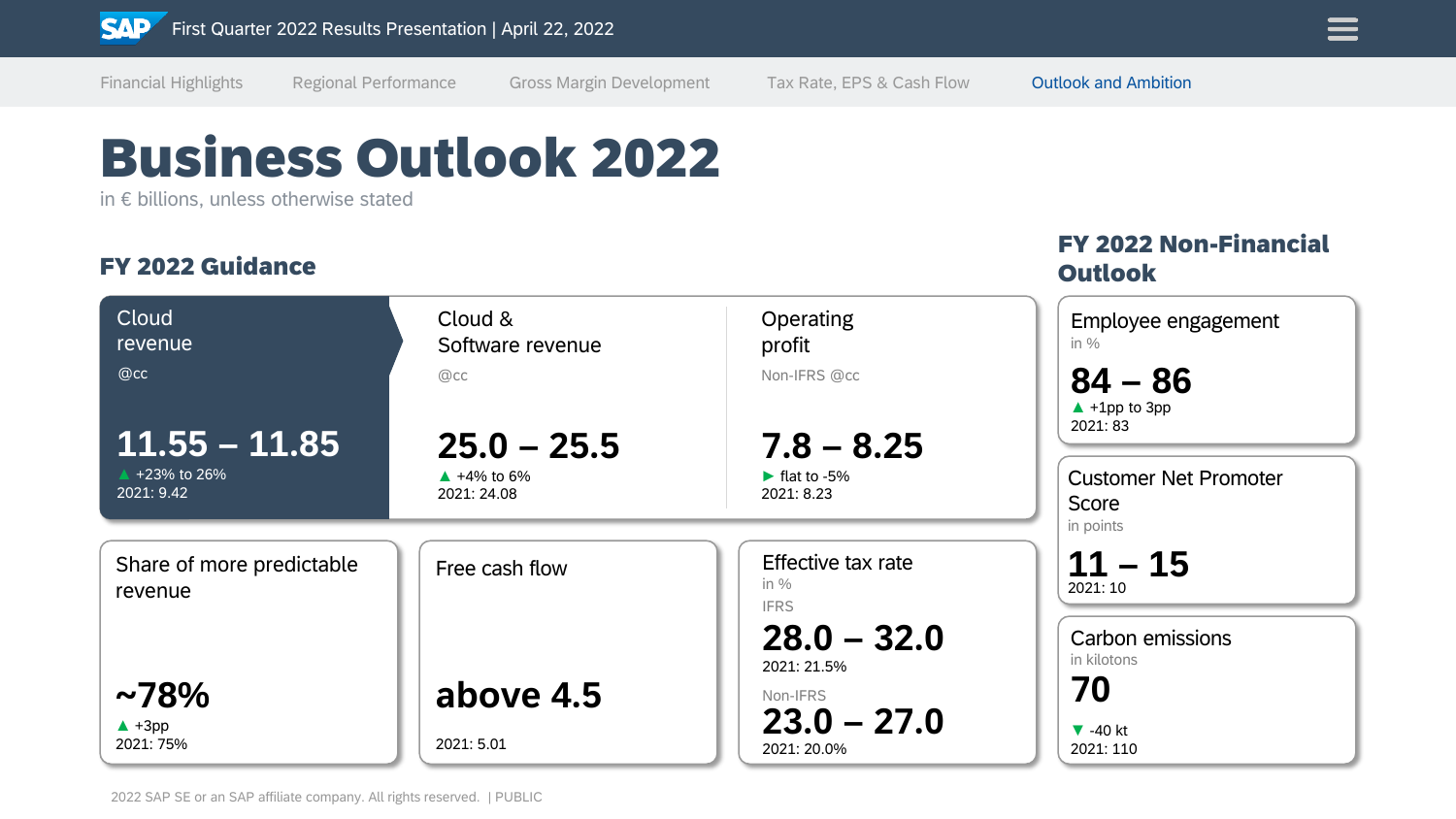

2022 SAP SE or an SAP affiliate company. All rights reserved. ǀ PUBLIC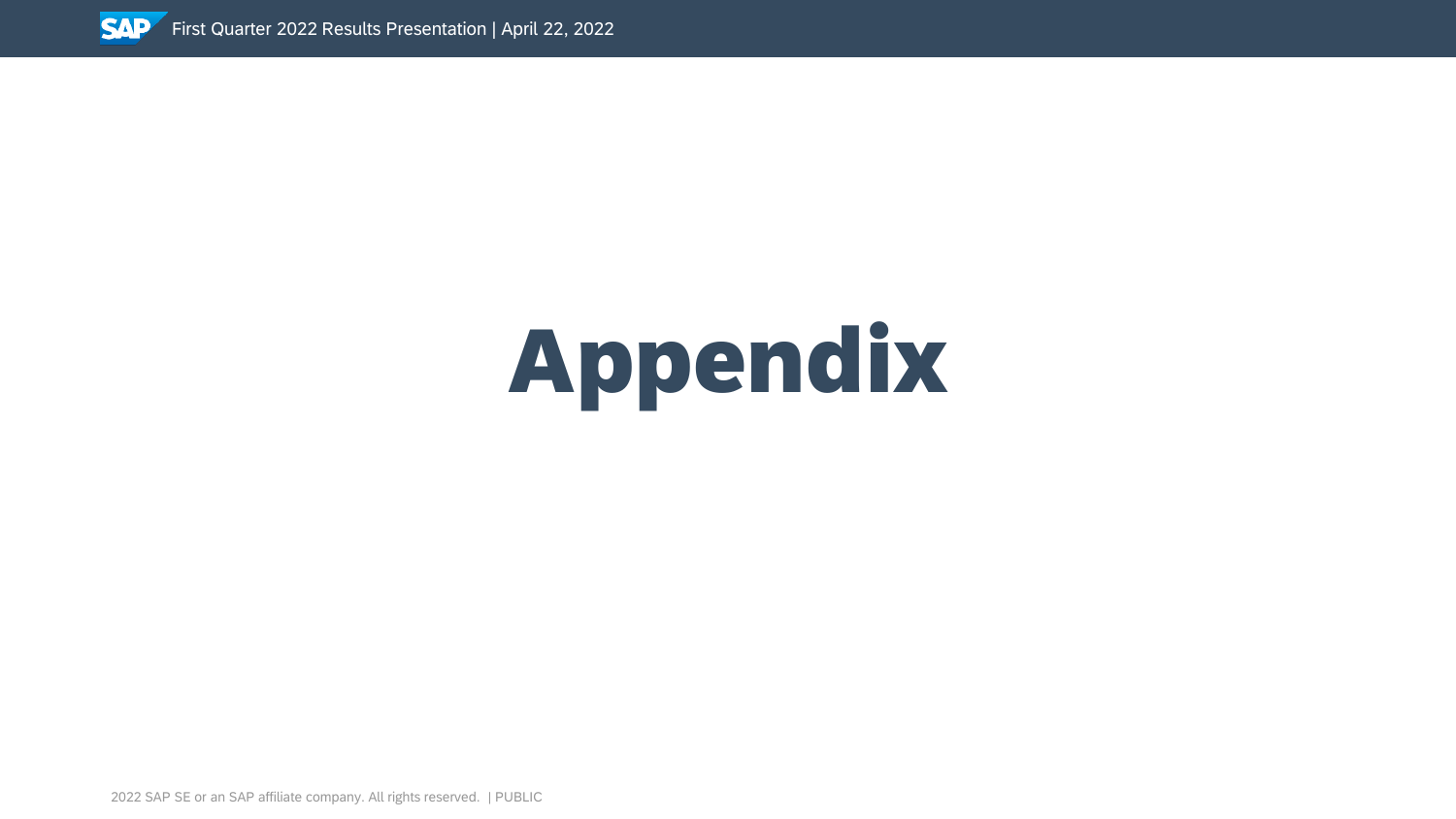

# Income statement: First quarter 2022

|                                              |          | <b>IFRS</b> |           |          |          |                |                             |
|----------------------------------------------|----------|-------------|-----------|----------|----------|----------------|-----------------------------|
| $\epsilon$ millions, unless otherwise stated | Q1/22    | Q1/21       | Δ%        | Q1/22    | Q1/21    |                | $\Delta\%$ $\Delta\%$ at cc |
| Cloud                                        | 2,820    | 2,145       | 31        | 2,820    | 2,145    | 31             | 25                          |
| Software licenses                            | 317      | 483         | $-34$     | 317      | 483      | $-34$          | $-36$                       |
| Software support                             | 2,923    | 2,801       | 4         | 2,923    | 2,801    | $\overline{4}$ | $\mathbf{1}$                |
| Software licenses and support                | 3,240    | 3,283       | $-1$      | 3,240    | 3,283    | $-1$           | $-4$                        |
| Cloud and software                           | 6,060    | 5,428       | 12        | 6,060    | 5,428    | 12             | 7                           |
| Services                                     | 1,017    | 919         | 11        | 1,017    | 919      | 11             | 7                           |
| <b>Total revenue</b>                         | 7,077    | 6,348       | 11        | 7,077    | 6,348    | 11             | 7                           |
| Total operating expenses                     | $-6,024$ | $-5,387$    | 12        | $-5,400$ | $-4,609$ | 17             | 13                          |
| <b>Operating profit (loss)</b>               | 1,053    | 960         | 10        | 1,677    | 1,738    | -4             | $-7$                        |
| Financial income, net                        | $-56$    | 315         | $< -100$  | $-56$    | 315      | $< -100$       |                             |
| Profit (loss) before tax                     | 945      | 1,337       | $-29$     | 1,569    | 2,115    | $-26$          |                             |
| Income tax expense                           | $-313$   | $-267$      | 17        | $-403$   | $-395$   | $\overline{2}$ |                             |
| Profit (loss) after tax                      | 632      | 1,070       | $-41$     | 1,166    | 1,720    | $-32$          |                             |
| Operating margin (in %)                      | 14.9     | 15.1        | $-0.2$ pp | 23.7     | 27.4     | $-3.7$ pp      | $-3.6$ pp                   |
| Earnings per share, basic (in $\epsilon$ )   | 0.63     | 0.88        | $-29$     | 1.00     | 1.40     | $-28$          |                             |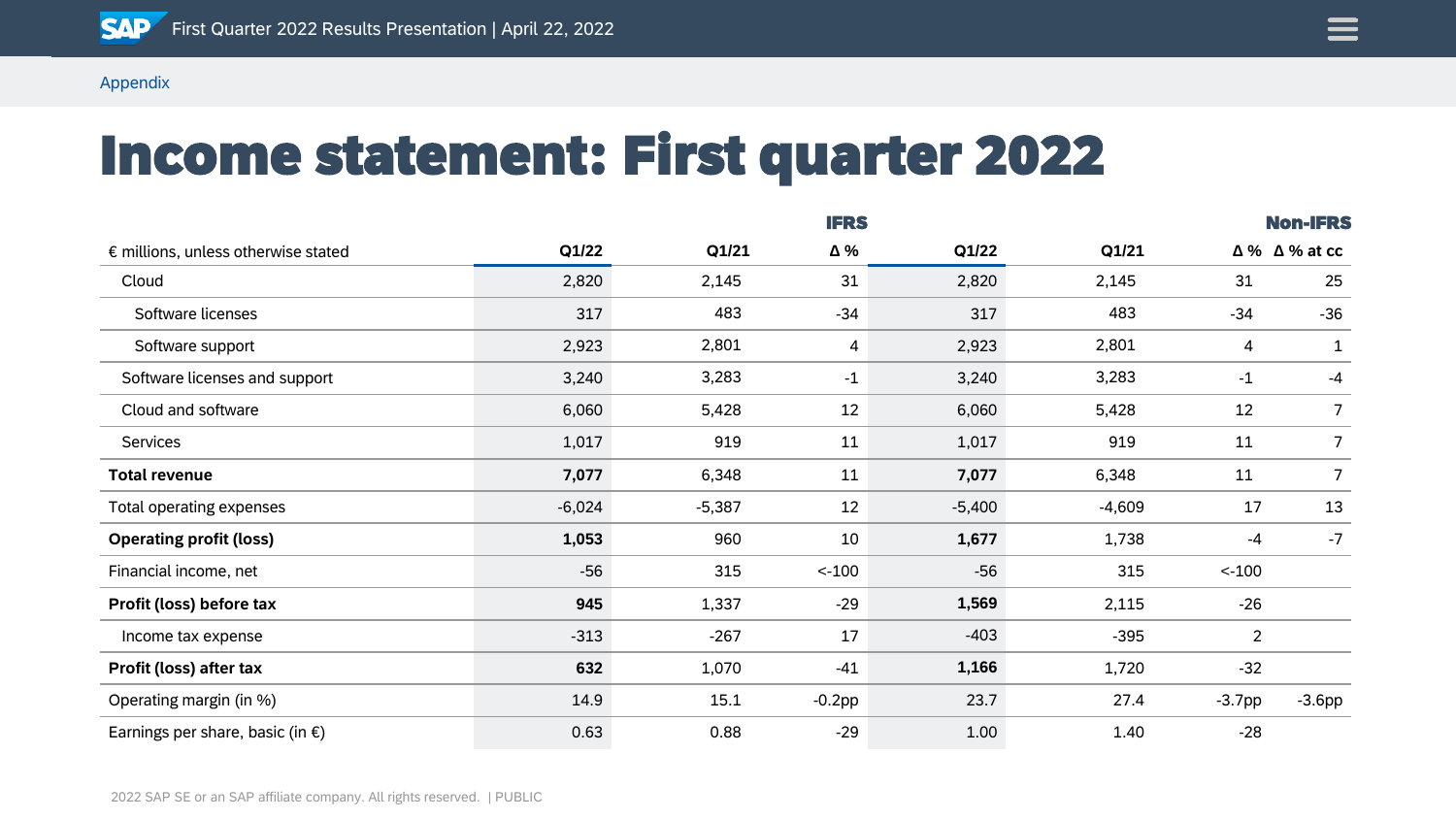

# Gross margin development

| Non-IFRS, in percent as reported         | FY/19 | FY/20 | Q1/21 | Q2/21 | Q <sub>3</sub> /21           | Q4/21 | <b>FY/21</b> | Q1/22        |
|------------------------------------------|-------|-------|-------|-------|------------------------------|-------|--------------|--------------|
| Cloud                                    | 68.2  | 69.7  | 69.5  | 70.0  | 69.4                         | 69.0  | 69.5         | 70.0         |
| $SaaS/PaaS -$<br>Intelligent Spend Group | 78.1  | 78.9  | 78.3  | 80.0  | 80.0                         | 80.2  | 79.5         | 80.7         |
| SaaS/PaaS - Other                        | 68.5  | 70.7  | 71.0  | 70.5  | $6\overline{9}.\overline{8}$ | 69.6  | 70.2         | 70.7         |
| laaS                                     | 28.9  | 34.3  | 33.3  | 36.8  | 35.3                         | 29.1  | 33.6         | 27.6         |
| Software Licenses & Support              | 87.4  | 87.4  | 86.3  |       | 87.8                         | 88.5  | 87.6         | a sa<br>87.5 |
| Cloud & Software                         | 81.6  | 81.2  | 79.7  | 80.5  | 80.4                         | 81.2  | 80.5         | a sa<br>79.4 |
| <b>Services</b>                          | 25.0  | 27.0  | 28.5  | 29.2  | 31.0                         | 31.6  | 30.1         | 28.0         |
| <b>Total Gross Margin</b>                | 72.3  | 73.1  | 72.t  |       | 73.6                         | 75.1  | 73.7         | a sa<br>72.0 |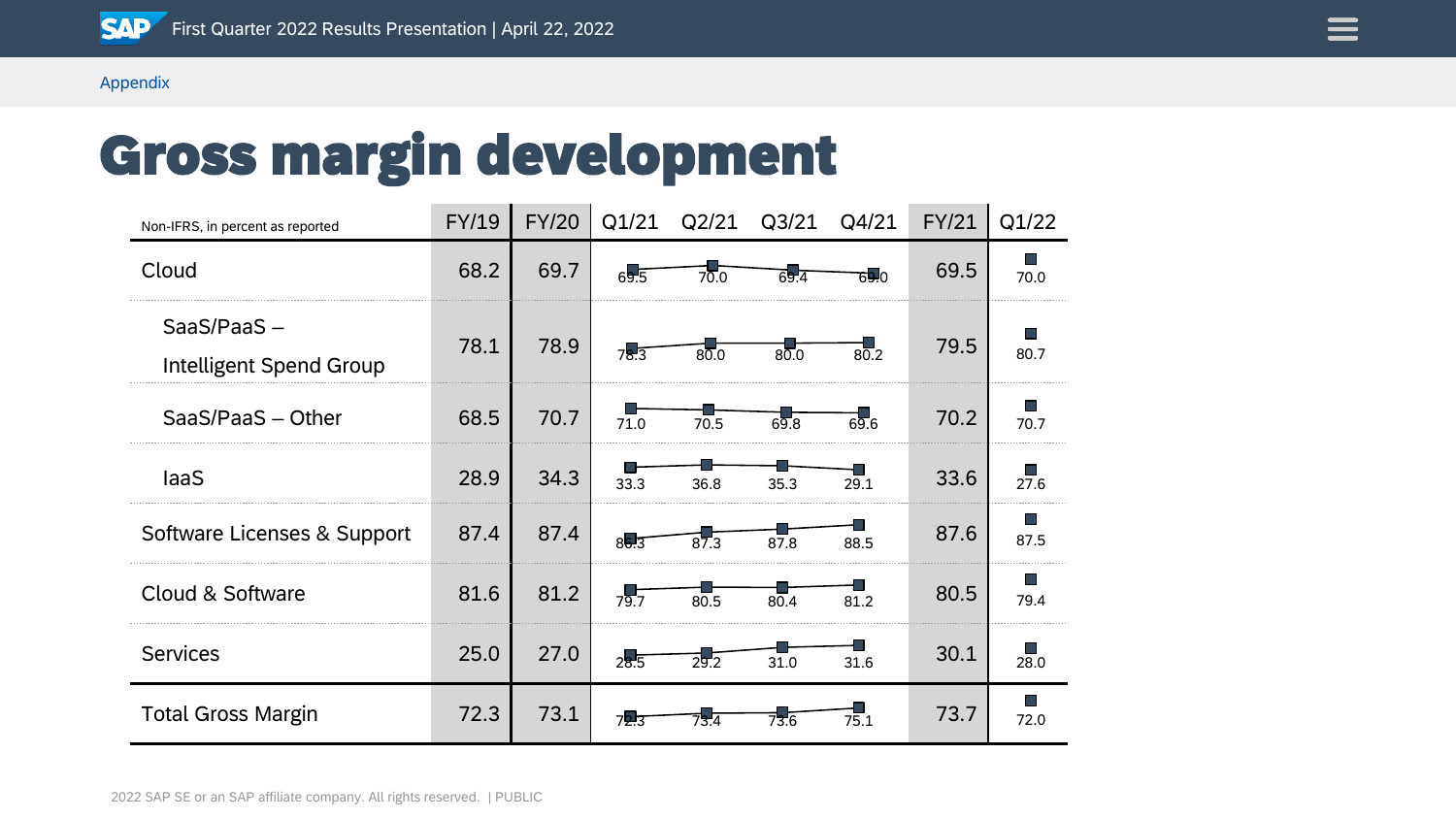

 $\mathcal{L}_{\mathcal{A}}$ 

Appendix

# Cost ratios: First quarter 2022

#### **€7.1bn Total revenue**



All numbers are Non-IFRS unless otherwise stated.

\*Non-IFRS at constant currencies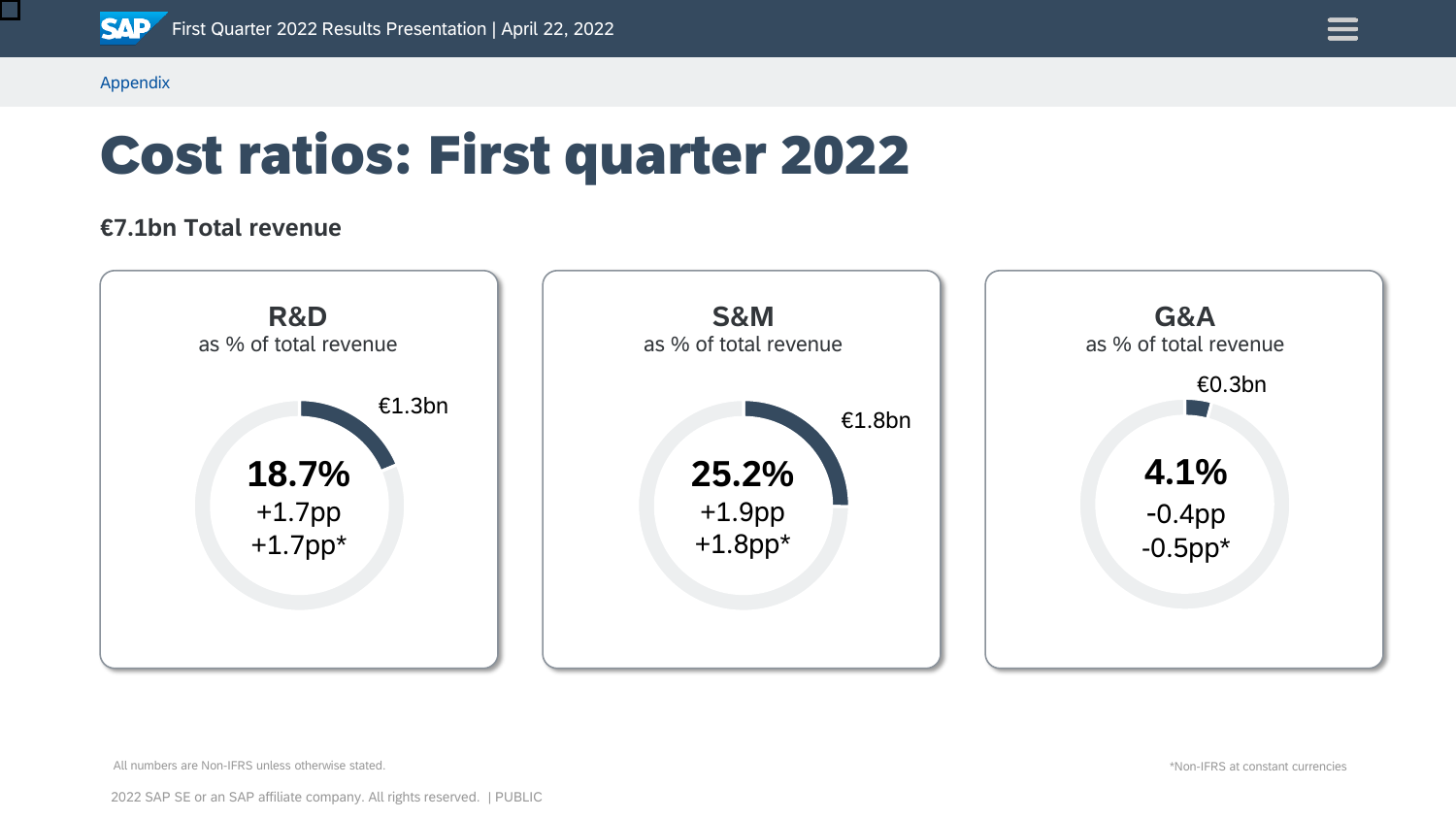

### Balance sheet condensed: March 31, 2022 – IFRS

#### **Assets**

| $\epsilon$ millions                               | 03/31/22 | 12/31/21 |
|---------------------------------------------------|----------|----------|
| Cash, cash equivalents and other financial assets | 11,487   | 11,656   |
| Trade and other receivables                       | 9,456    | 6,352    |
| Other current assets                              | 2,424    | 2,036    |
| <b>Total current assets</b>                       | 23,367   | 20,040   |
| Goodwill                                          | 32,159   | 31,090   |
| Intangible assets                                 | 4,032    | 3,965    |
| Property, plant, and equipment                    | 4,991    | 4,977    |
| Other non-current assets                          | 11,826   | 11,093   |
| <b>Total non-current assets</b>                   | 53,007   | 51,125   |
| <b>Total assets</b>                               | 76,374   | 71,169   |

#### **Equity and liabilities**

| $\epsilon$ millions                  | 03/31/22 | 12/31/21 |
|--------------------------------------|----------|----------|
| Trade and other payables             | 1,693    | 1,580    |
| Provisions                           | 91       | 89       |
| <b>Other liabilities</b>             | 11,613   | 10,035   |
| Contract liabilities, current        | 7,630    | 4,431    |
| <b>Total current liabilities</b>     | 21,027   | 16,136   |
| <b>Financial liabilities</b>         | 10,070   | 11,042   |
| Provisions                           | 365      | 355      |
| Contract liabilities, non-current    | $-44$    | 13       |
| Other non-current liabilities        | 2,337    | 2,100    |
| <b>Total non-current liabilities</b> | 12,729   | 13,510   |
| <b>Total liabilities</b>             | 33,757   | 29,645   |
| <b>Total equity</b>                  | 42,618   | 41,523   |
| <b>Total equity and liabilities</b>  | 76,374   | 71,169   |

Due to rounding, numbers may not add up precisely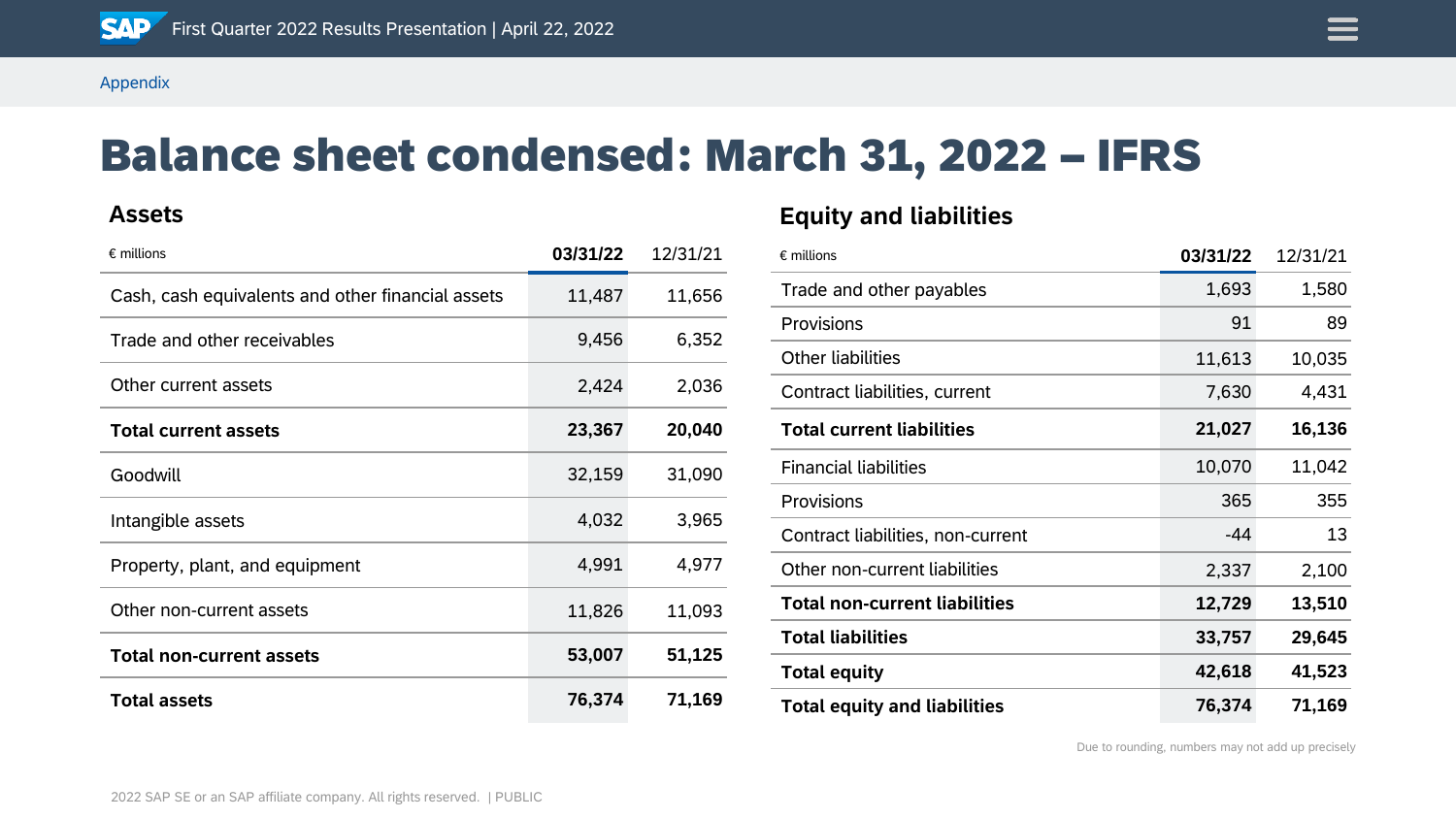

# Cash flow development

| $\epsilon$ millions, unless otherwise stated | Q1/22  | Q1/21  | Δ        |
|----------------------------------------------|--------|--------|----------|
| Operating cash flow                          | 2,482  | 3,085  | $-20%$   |
| - Capital expenditure                        | $-221$ | $-153$ | $+44%$   |
| - Payments of lease liabilities              | $-95$  | $-84$  | $+13%$   |
| Free cash flow                               | 2,165  | 2,848  | $-24%$   |
| Free cash flow in percent of total revenue   | 31     | 45     | $-14$ pp |
| Free cash flow conversion rate               | 0.88   | 1.13   | $-0.25$  |

Due to rounding, numbers may not add up precisely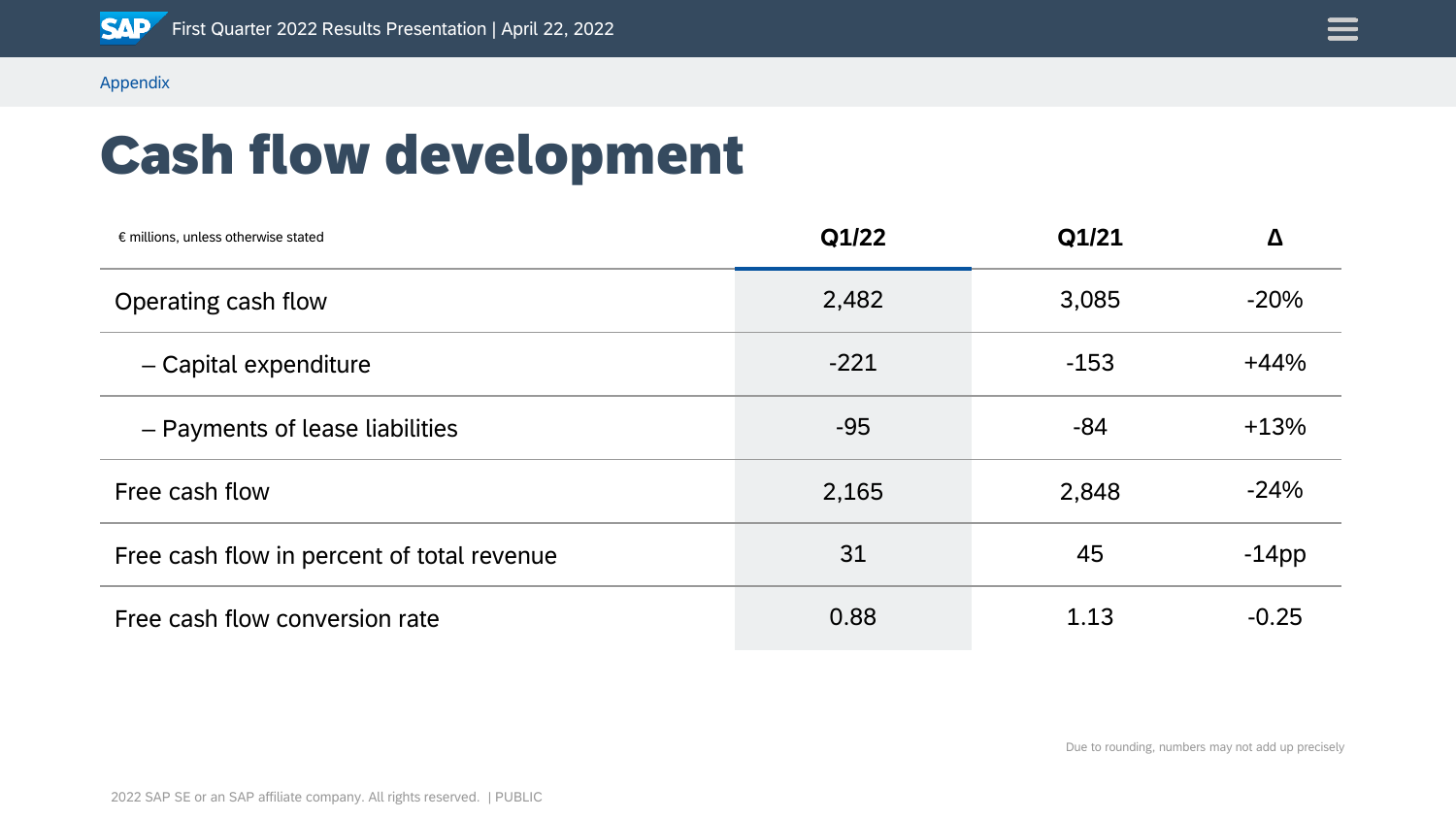

Net debt



Net Debt = cash and cash equivalent plus current time deposits and debt securities minus financial debt Other = mainly purchase and sales of equity or debt instruments of other entities, proceeds from sales of non-current assets, and effects of foreign currency rates on cash and cash equivalents - for more information see our 2021 integrated report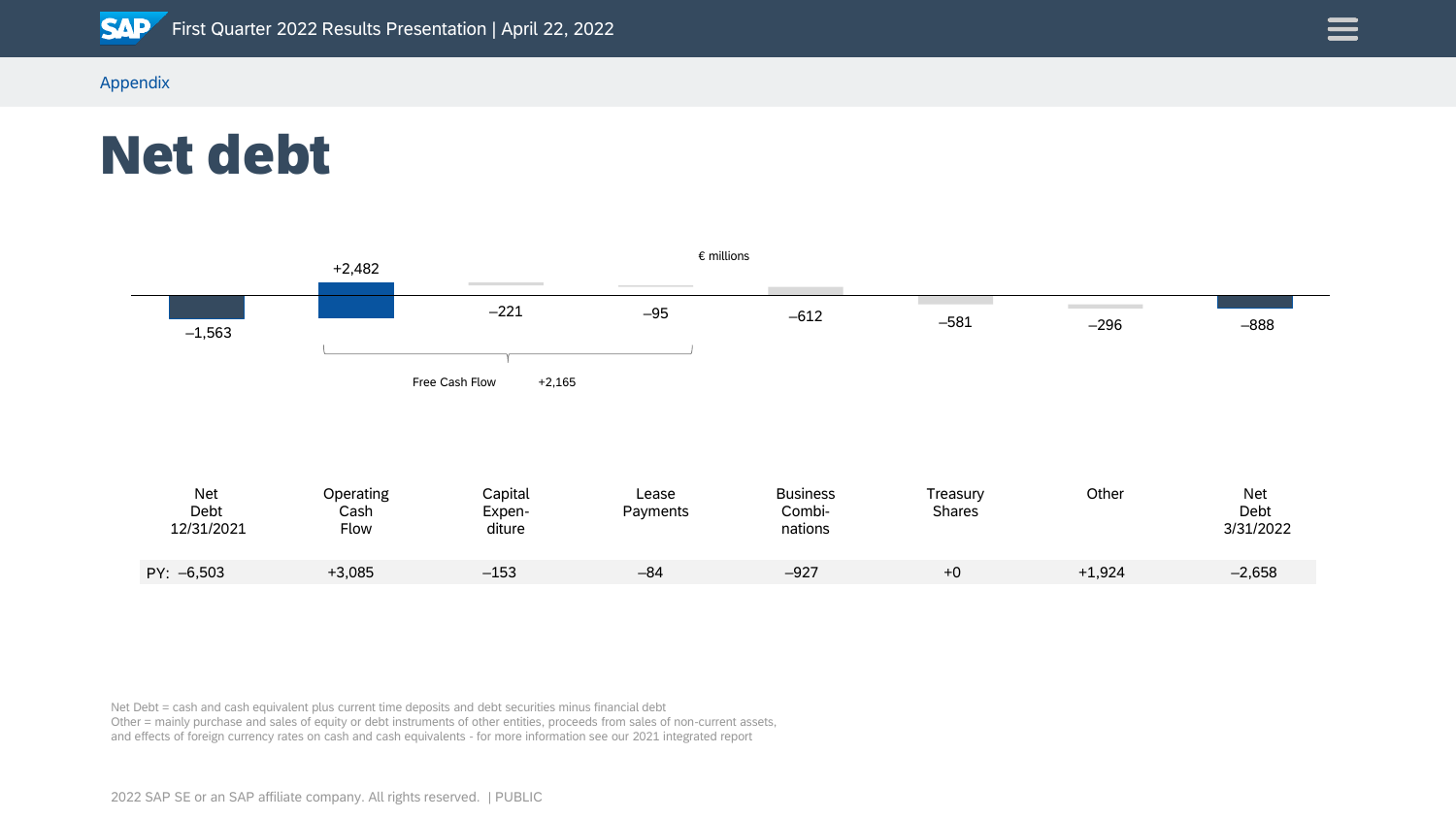

### Additional outlook information and Non-IFRS adjustments

The Company now expects a full-year 2022 effective tax rate (IFRS) of 28.0% to 32.0% (2021: 21.5%) and an effective tax rate (non-IFRS) of 23.0% to 27.0% (2021: 20.0%).

| Non-IFRS adjustments         | <b>Actual Amounts</b><br>Q1/21 | <b>Actual Amounts</b><br>Q1/22 | <b>Est. Amounts</b><br><b>FY/22</b> |
|------------------------------|--------------------------------|--------------------------------|-------------------------------------|
| Acquisition-related charges  | €149m                          | €164m                          | €580m to<br>€680m                   |
| Share-based payment expenses | €472m                          | €471m                          | €2,500m<br>to €2,800m               |
| Restructuring charges        | €157m                          | $-£10m$                        | €80 $m$ to<br>€100m                 |
| Sum of all adjustments       | €778m                          | €624m                          | €3,160m<br>to €3,580m               |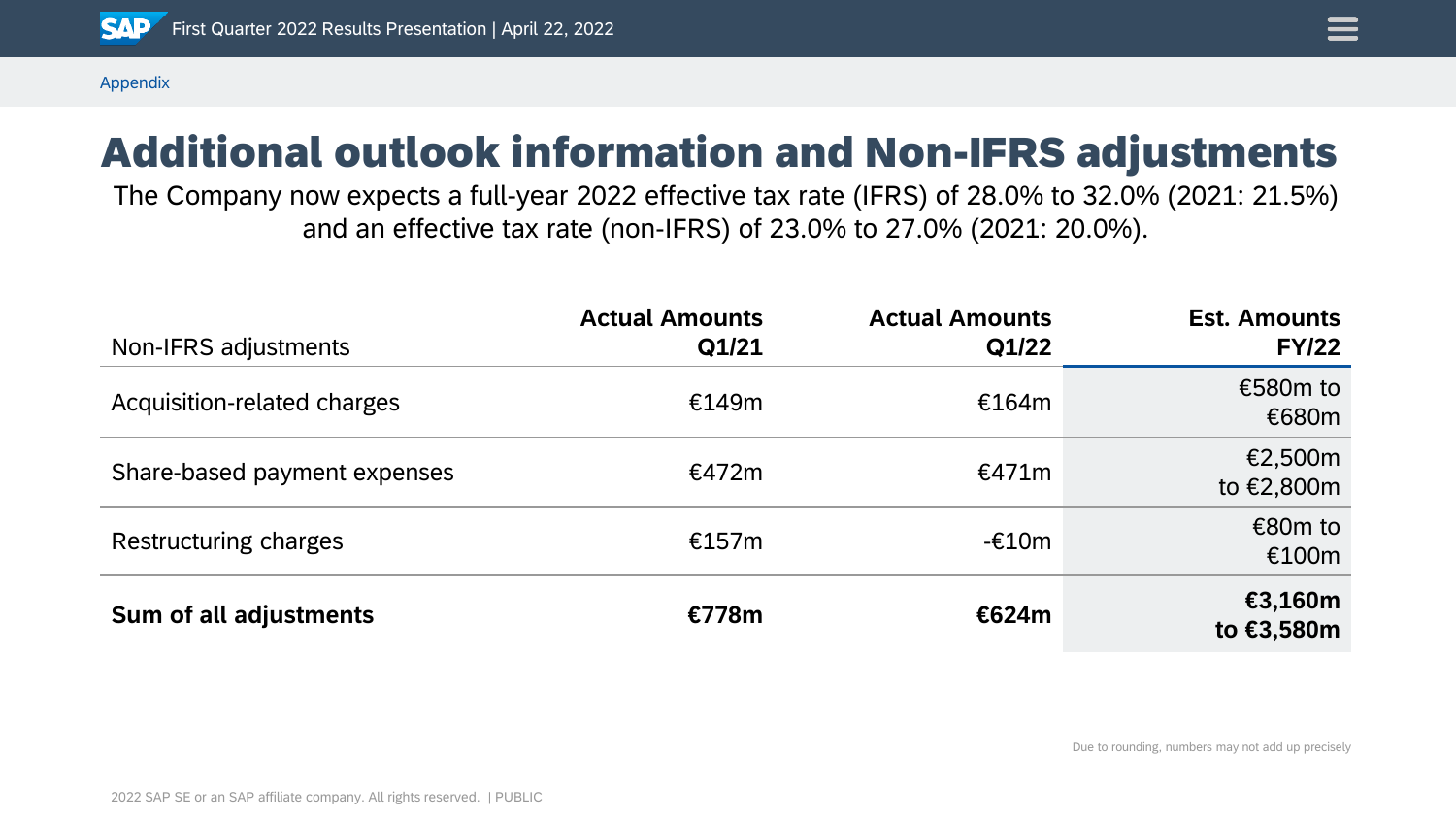

# Expected currency impact 2022

#### **Expected Currency Impact Based on March 2022 Level for the Rest of the Year**

| in percentage points               | Q2 2022            | <b>FY 2022</b>     |
|------------------------------------|--------------------|--------------------|
| Cloud revenue growth               | $+7$ pp to $+9$ pp | $+5$ pp to $+7$ pp |
| Cloud and software revenue growth  | $+4$ pp to $+6$ pp | $+3$ pp to $+5$ pp |
| Operating profit growth (non-IFRS) | $+4$ pp to $+6$ pp | $+3$ pp to $+5$ pp |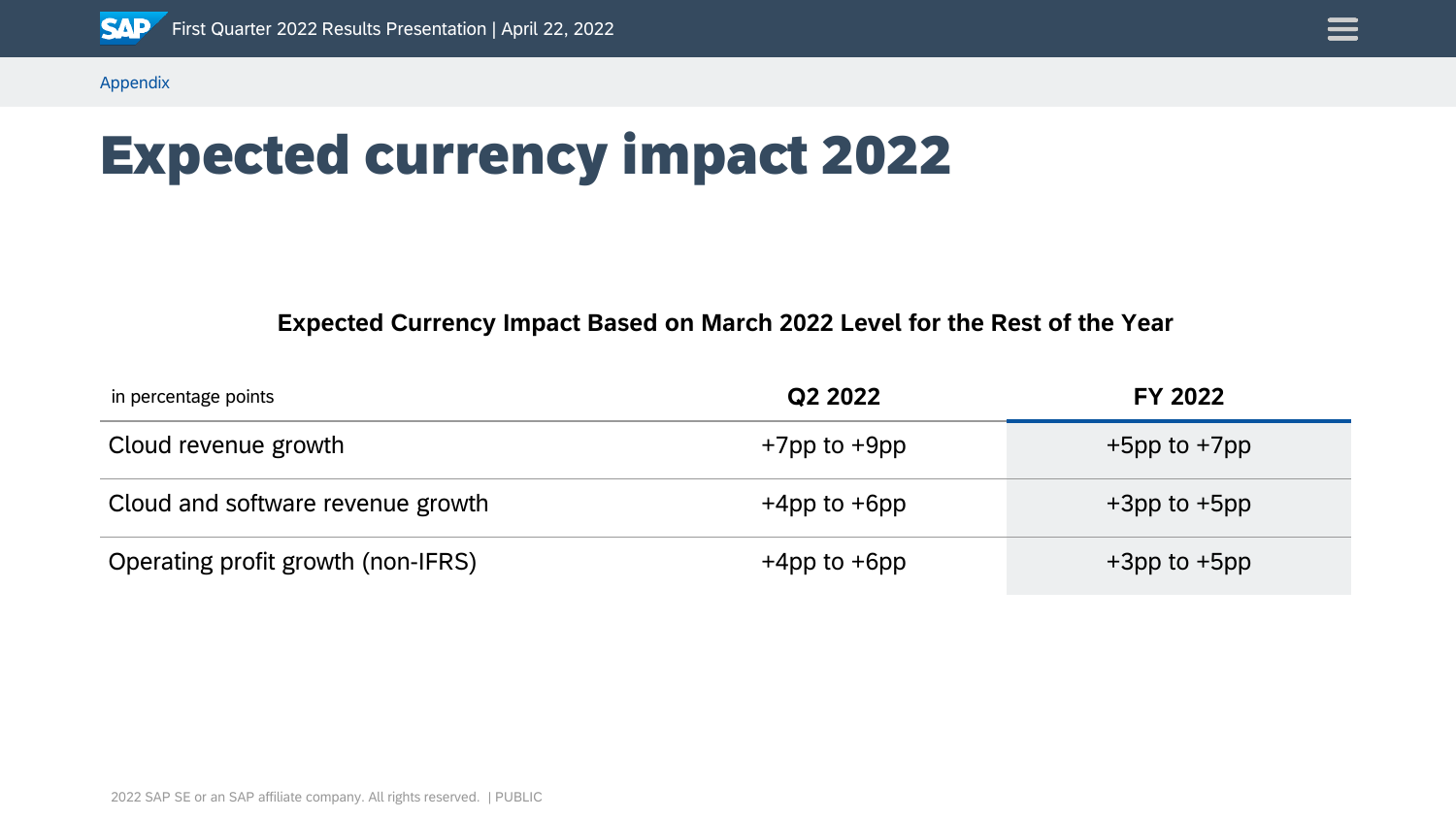

### SAP S/4HANA customer count



 $\equiv$